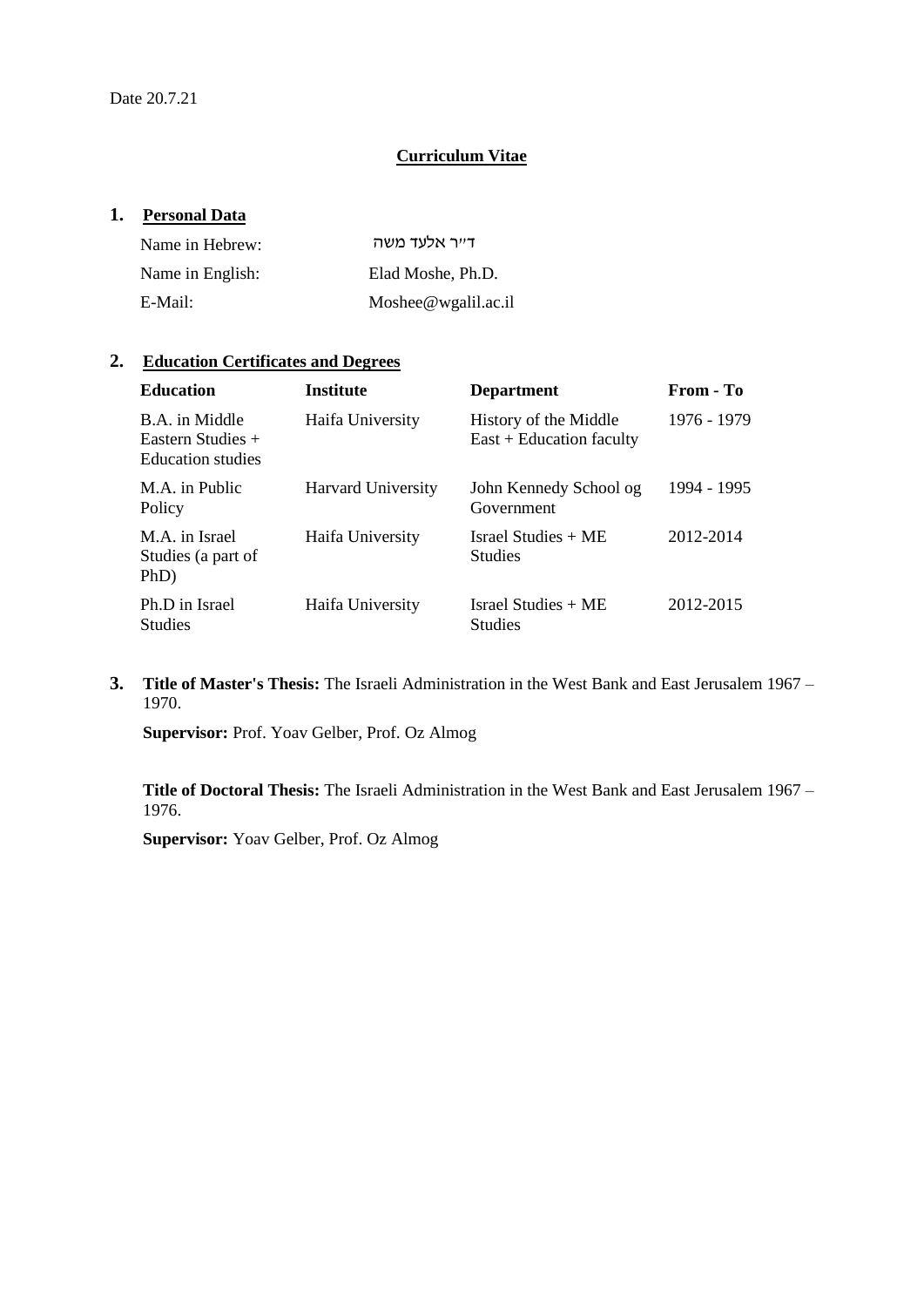## **4. Academic Ranks**

| Rank                                        | % Position | From - To     | <b>Institute</b>                                  |
|---------------------------------------------|------------|---------------|---------------------------------------------------|
| Lecturer                                    | Part time  | 2018-2019     | Tel Aviv Academic College                         |
| Lecturer                                    | Part time  | $2004 - 2019$ | Western Galilee College                           |
| Lecturer                                    | Part time  | $2004 - 2019$ | Ha' Galil College, Nahalal                        |
| Projects manager $\&$<br>research associate | Full time  | $2004 - 2011$ | Samuel Neaman Institute,<br><b>Technion Haifa</b> |

### **5. Grants and Awards**

| Year   | Name of Grant/Award                                                                                      |
|--------|----------------------------------------------------------------------------------------------------------|
| 1994-5 | Wexner Foundation scholarship at Harvard University                                                      |
| 2015   | First prize recepient (HaikinPrize) for my book "The Core Issues in the<br>Israeli-Palestinian Dispute"/ |

# **6. Active Participation in Conferences (Only from 2001)**

National Security Research Forum - Society, Health and National Resilience (2004 - 2007). Chairman: Maj. Gen. (res.) Uzi Dayan. Members of the Forum: Minister Moshe Arens, Minister Dan Meridor, Prof., Prof. Nehemiah Friedland. Coordinator: Col. (res.) Moshe Elad.

National Security Economy (2004 - 2007). Chair: Prof. Dan Peled. Coordinator: Moshe Elad.

Social Security and National Security (2004 - 2007). Chair: Prof. Nehemiah Friedland. Coordinator: Moshe Elad.

National Program for the Chemical Industry in Israel (2004 - 2008). Chair: Dr. Gilad Fortuna. Coordinator: Moshe Elad.

Dialogue, Mediation and Dispute Resolution between Industry and the Community (2006 - 2007). Chair: Dr. Ariella Varanski. Coordinator: Moshe Elad.

Strategic development of national infrastructure in Israel for 2028 (2006 - 2008). Project Chair Prof. Yehuda Haim, Chair of the Steering Team: Prof. Arnon Bentor. Project Coordinator: Moshe Elad.

Strategic development of national infrastructure in Israel for 2028 (2006 - 2008). Project Chair Prof. Yehuda Haim, Chair of the Steering Team: Prof. Arnon Bentor. Project Coordinator: Moshe Elad.

Conditions for the Prosperity of the State of Israel (2006 - 2008). Project team: Prof. Aviezer Ravitzky, Prof. Ze'ev Tadmor, Prof. Moshe Halbertel, Prof. Shlomo Avineri, Prof. Ruth Gavison. Coordinator: Moshe Elad.

Strategy for National Infrastructure in Israel for 2050 (2006 - 2008). Chair and Project Team: Prof. Yehuda Hayim (Chair). Prof. Doron Blesha, Engineer. Gideon the Samsonite. Project Coordinator: Moshe Elad.

Vision and strategy of research and development (R&D), leverage R&D and adoption of technology for sustainable and balanced economic growth (2007 - 2009). Project Chair: Prof. Dan Peled. Main participants: Prof. Morris Tovel, Prof. Uzi De-Han. Additional participants: Dr. Dan Breznitz, Dr. Shiri Breznitz, Dr. Ehud Gelb, Dr.

Dafna Getz, Gil Avnimelech, Naftali Moser, Meir Ben-Haim, Gary Laufer, Daniel and Sartel, Arkady Katzman. Project coordinators: Dr. Moshe Elad and Naftali Moser.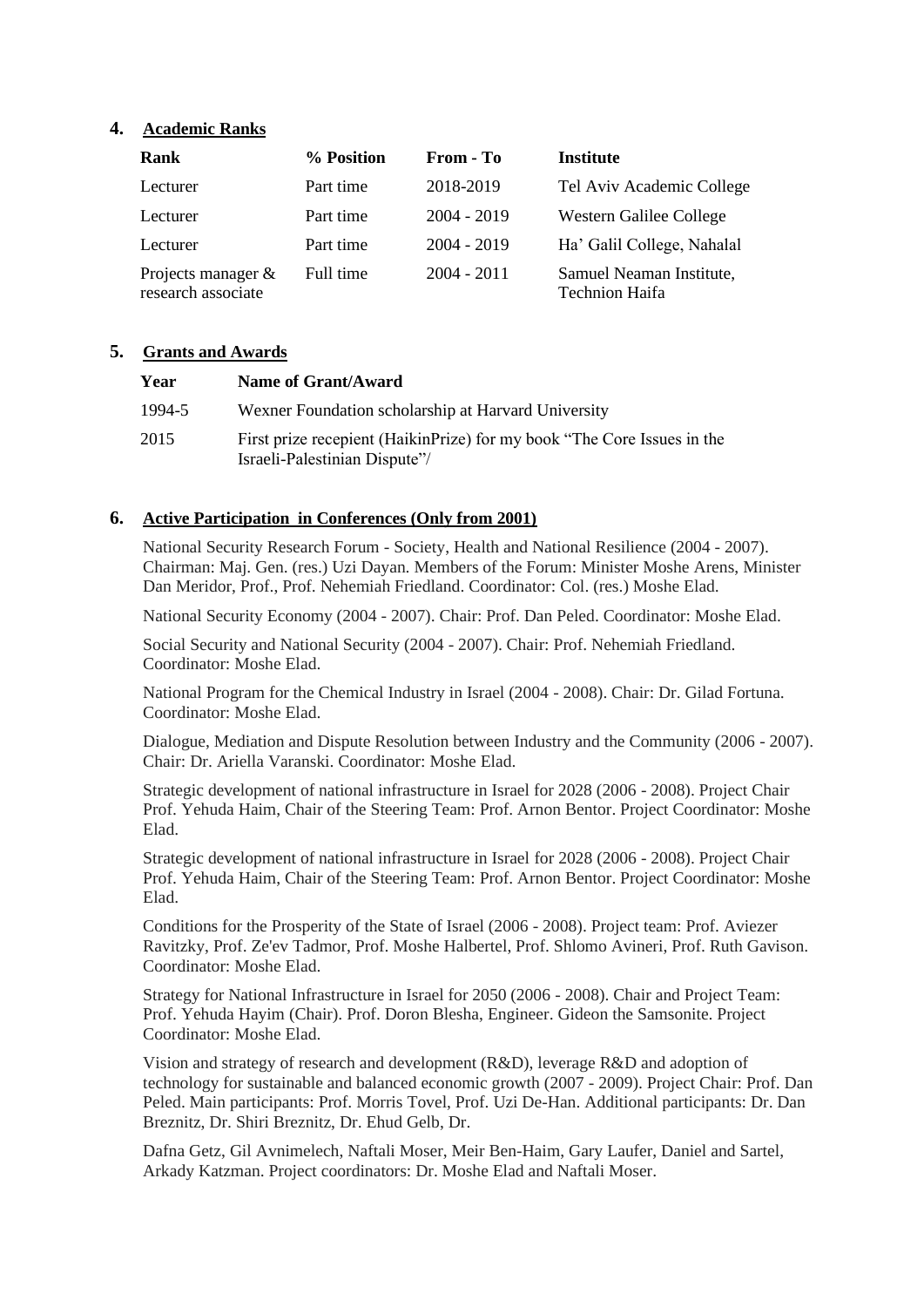The integration of the ultra-Orthodox in the Israeli economy (2009 - 2011). Project Chair: Dr. Reuven Gal. Project Coordinator: Dr. Moshe Elad.

Innovation 2011 - Active Industrial Policy for Leverage Technology Science and Culture of Innovation (2009 – 2011).

Innovation 2011 - Active Industrial Policy for Leverage Technology Science and Culture of Innovation (2009 - 2011). Project Chair: Dr. Gilad Fortuna. Project Coordinator: Dr. Moshe Elad.

2004– 2019 – Participation in all annual Middle Eastern Confereces as speaker.

# **7. Scientific Areas of Specialization**

National Security National Security and Human Rights Israeli-Palestinian Disputre Palestinian National Movement and Palestinian Society Arab World Israeli Arab Society Key Affairs in the history of Israel